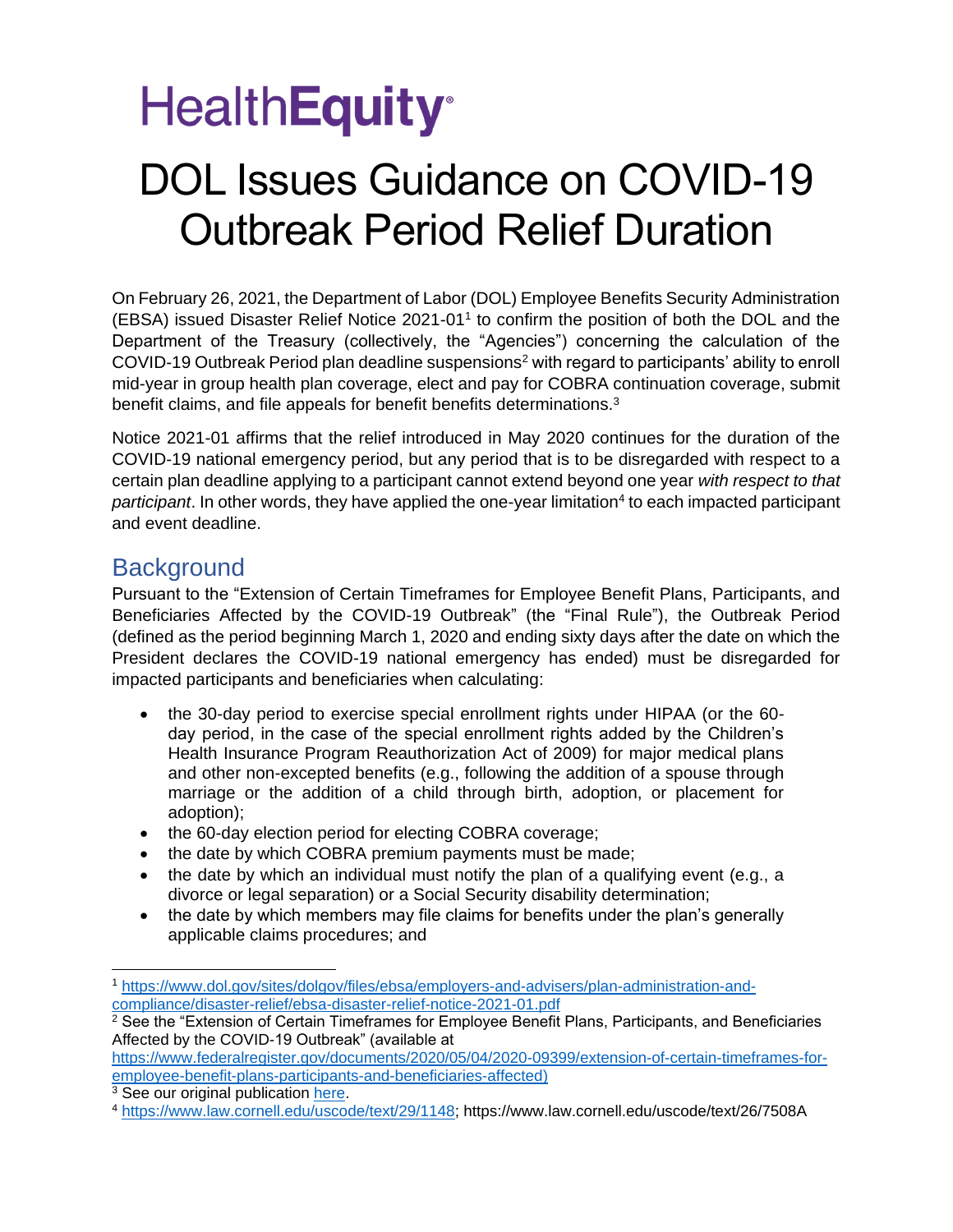• the date by which claimants may file an appeal of adverse benefits determinations or request external review after receipt of an adverse benefit determination or a final internal adverse benefit determination.

However, within the text of the Final Rule, the definition and application of the Outbreak Period was tied to statutory provisions in the Employee Retirement Income Security Act of 1974 (ERISA) and section 7508A(b) of the Internal Revenue Code of 1986 (the "Code"). These regulations limited the maximum period permitted to be disregarded with respect to these plan deadlines to a period of one year. When the Final Rule was published, few anticipated the COVID-19 national emergency period would still be in effect almost a year later, or that the relief could have created effectively open-ended COBRA election and premium payment grace periods into 2021.

Almost a year after the first national emergency declaration – on February 24, 2021 – President Biden determined in a letter to Congress that it is necessary to continue the national emergency period concerning the COVID-19 pandemic. In light of this, it became necessary to understand how the Agencies would reconcile the one-year statutory limit on the extension in light of this ongoing national emergency.

Or, at least, what would happen when the maximum statutory period was to come to a close at midnight on February 28, 2021 (i.e., one year from the Final Rule's March 1, 2020 start date).

### Notice 2021-01

In the notice published February 26, 2021, the DOL underscored President Biden's determination and concurred the COVID-19 national emergency – and therefore the Outbreak Period – is still underway. While the ERISA and Code provisions expressly limit the maximum disregarded period for individual actions (whether those actions are "required or permitted") to a period of one year from the date the individual action would otherwise have been required or permitted, this oneyear period is applied on an *individual-by-individual* basis. Specifically:

**Individuals and plans with timeframes that are subject to the relief under the Notices will have the applicable periods under the Notices disregarded until the earlier of (a) 1 year from the date they were first eligible for relief<sup>5</sup> , or (b) 60 days after the announced end of the National Emergency (the end of the Outbreak Period). On the applicable date, the timeframes for individuals and plans with periods that were previously disregarded under the Notices will resume. In no case will a disregarded period exceed 1 year.**

## What Does This Mean?

In short, every individual to whom the tolling period applies has their own tolling period. For example, generally, a COBRA qualified beneficiary has 60 days – from the later of the date of their coverage loss or the date on which their COBRA Election Notice is provided – to make an affirmative COBRA election. According to the provisions of the Final Rule, COBRA election periods were suspended as of March 1, 2020 through the end of the Outbreak Period (again,

<sup>5</sup> The first date upon which an individual or plan could be eligible for relief was March 1, 2020 (that is, the first day of the national emergency period). Therefore, the *earliest date* upon which a disregarded period can resume is March 1, 2021.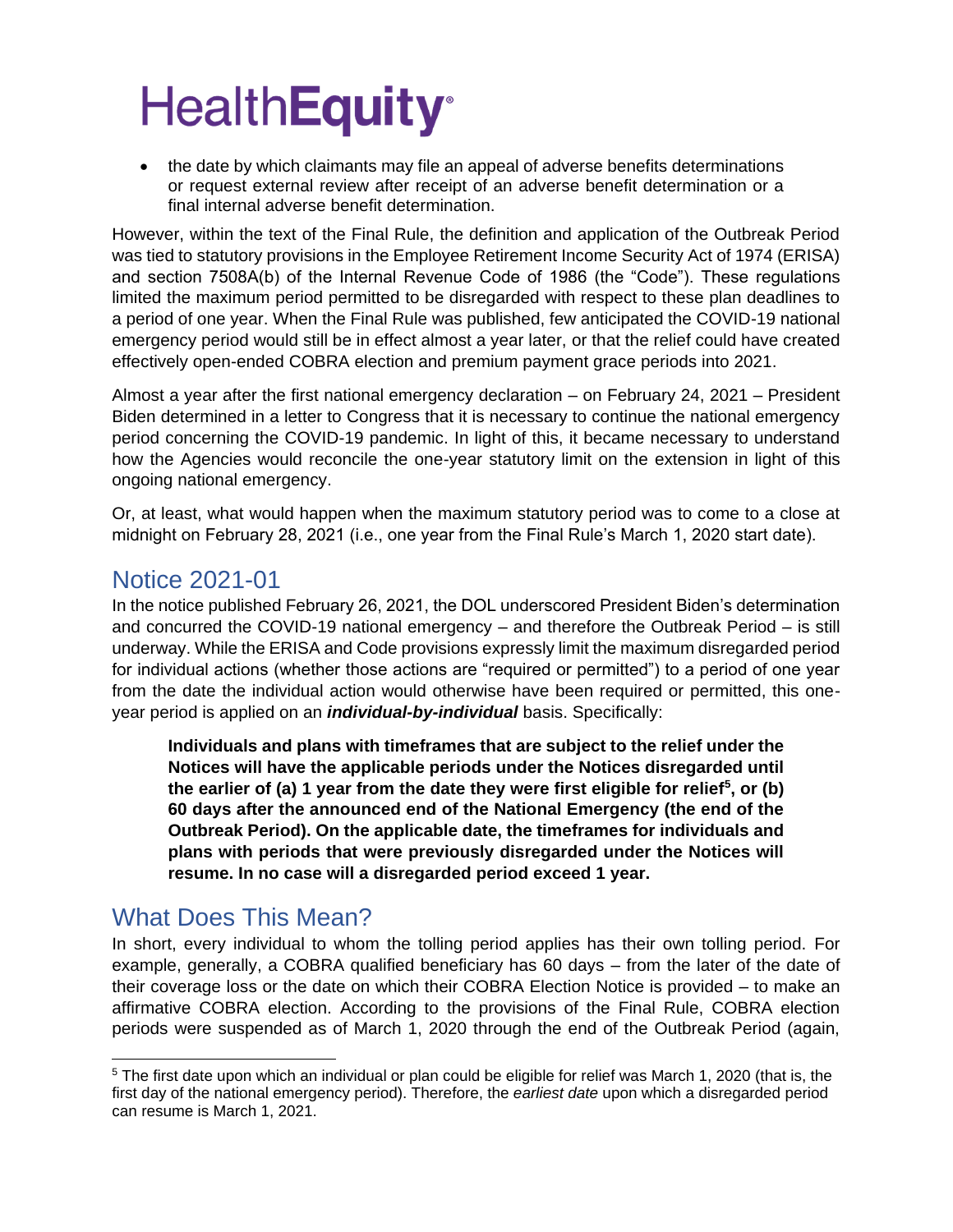defined ending 60 days after "the announced end of the National Emergency or other date announced by the Departments in a future notification"). Once the Outbreak Period ends, the suspended plan deadlines would resume. A qualified beneficiary whose COBRA election period began prior to March 1, 2020 would have the remaining balance of her 60-day COBRA election period at the end of the Outbreak Period; a qualified beneficiary who was furnished a COBRA election notice on or after March 1, 2020 would have the full 60-day election period following the end of the Outbreak Period.

However, with the statutory one-year limit on the tolling period in mind, Notice 2021-01 provides that this period does *not* end on February 28, 2021 for all participants, but rather the one-year period is calculated with respect to each individual.

#### Example – Employee Currently in 30-day HIPAA Special Enrollment Period

Andrew has elected employee-only coverage under his employer's group health plan. Andrew got married on February 14, 2020. His employer's group health plan says that the HIPAA special enrollment period is 30 days – beginning on the date of marriage, birth, adoption, or placement for adoption – to exercise special enrollment rights to add a new dependent. His special enrollment period was tolled as of March 1, 2020. His one-year maximum Outbreak Period would end February 28, 2021, so he would have the remaining balance of his special enrollment period (that is 30 days minus 15 days prior to March 1, 2020) starting March 1, 2021 and ending March 16, 2021.

#### Example – Qualified Beneficiary Who Terminated Day Before Outbreak Period

Brandy was terminated from her employer on February 28, 2020 and provided a COBRA election notice. Her 60-day election period, which would have begun March 1, 2020, is also tolled as of that date. Her one-year maximum Outbreak Period would end February 28, 2021; her 60-day COBRA election period would begin March 1, 2021 and end April 30, 2021.

#### Example – COBRA Continuant Who Has Yet to Pay Initial COBRA Premium

Christopher was terminated from his employer on March 31, 2020 and provided a COBRA election notice. He made his COBRA election on May 30, 2020 but has yet to make his initial COBRA premium payment(s). As his 45-day initial premium payment period began within the Outbreak Period, it was immediately suspended. His one-year maximum Outbreak Period would end May 29, 2021. His 45-day initial premium payment period would begin May 30, 2021 (ending July 14, 2021). By this time, Christopher would be expected to pay COBRA premiums for April 1, 2020 through June 30, 2021 if he wished to bring his account current (**fifteen months of COBRA premiums**).

#### Example – Claim Appeal

Diana is a Health Flexible Spending Account (Health FSA) participant; she received a notification of an adverse benefit determination advising that her health FSA claim was denied on March 31, 2021. Generally, Diana would be given 180 days (under the generally applicable claims procedures of her health FSA) in which to appeal the denial. Assuming there has yet to be an announced end to the National Emergency period, her 180-day appeal period will be tolled as of March 31, 2021. Her one-year Outbreak Period would end March 30, 2022, affording her 180 days after that date (or September 26, 2022) to submit her appeal.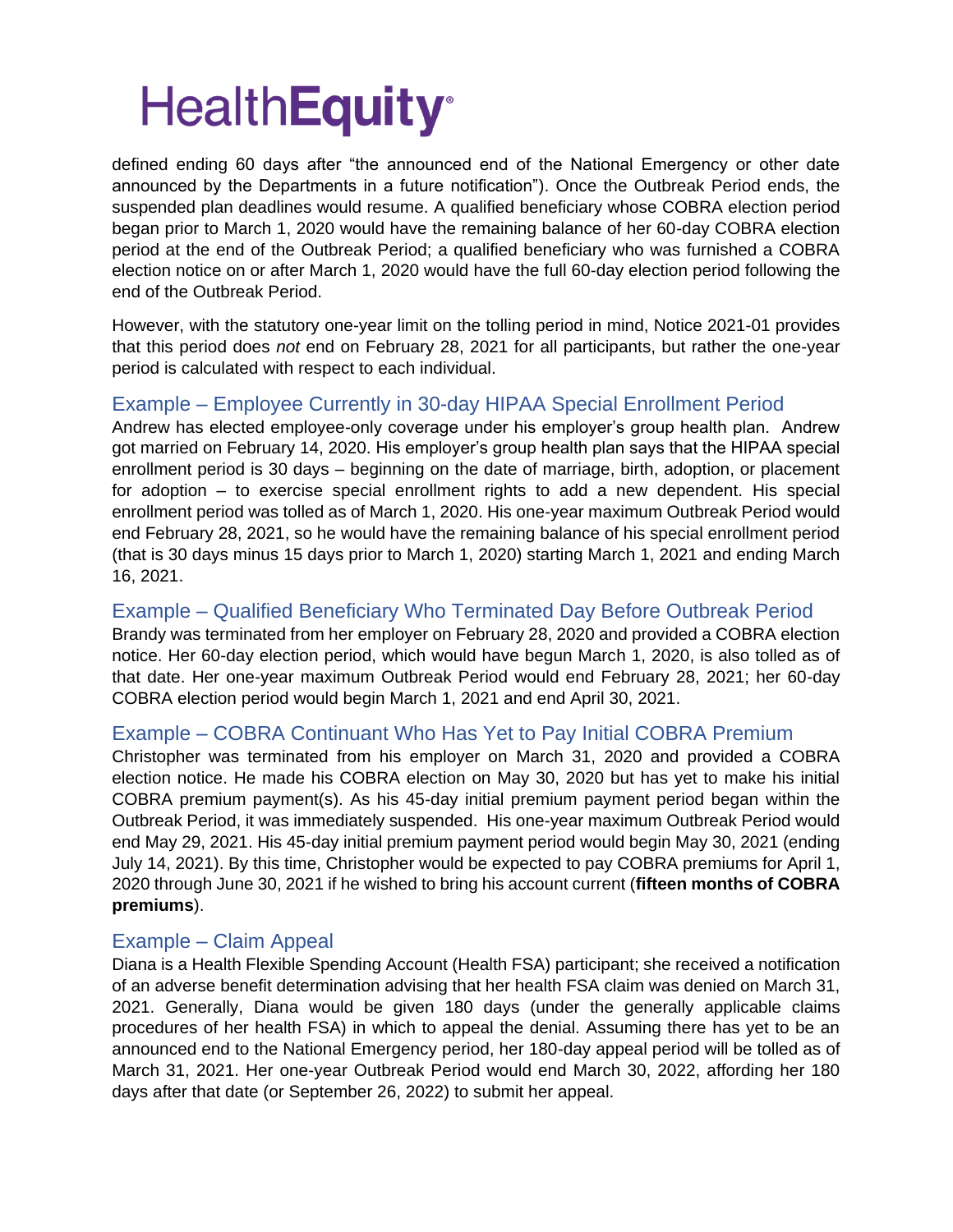It bears repeating that the tolling periods contemplated in the examples above would end earlier than one year if the President declares the COVID-19 national emergency has ended. In this case, the tolled periods would end 60-day after the declared end of the National Emergency.

### Reasonable Accommodations

Notice 2021-01 also states that the DOL recognizes that impacted plan participants and beneficiaries may continue to encounter complications related to the ongoing COVID-19 pandemic, even after the expiration of the up-to-one-year tolling period (limited by the Agencies' authority to grant such relief). In light of this, the DOL states – consistent with previous informal commentary – that the "guiding principle" is for plans to act reasonably, prudently, and in the interest of the workers and their families. Furthermore, the DOL states that plan fiduciaries should make "reasonable accommodations to prevent the loss of or undue delay in payment of benefits … and should take steps to minimize the possibility of individuals losing benefits because of a failure to comply with pre-established [timeframes]."

### Notice Requirements?

While the original Final Rule did not impose specific notice requirements, the DOL in Notice 2021- 01 directs the plan administrator or plan fiduciary to "consider affirmatively sending a notice regarding the end" of the one-year relief period (presumably to each member based on their own applicable tolling period expiration date).

Furthermore, plans "may need" to reissue or amend plan disclosures issued prior to or during the COVID-19 pandemic if they failed to accurately communicate these new extensions and the dates by which impacted participants and beneficiaries should take action (e.g., COBRA election notices). HealthEquity has – as a best practice – added notifications to relevant member communications advising of the provisions of the Agencies' relief.

The DOL also encourages plans to "consider" ways to ensure that those participants and beneficiaries who are losing coverage under their group health plans are advised of other coverage options that may be available to them (e.g., their respective states' Health Insurance Marketplaces).<sup>6</sup> HealthEquity is currently updating our relevant member notices commensurate to these extensions.

### **Enforcement**

The DOL also acknowledges that there may be circumstances in which plans, or service providers, may have difficulty in adhering to ERISA's disclosure and claims processing requirements. In these instances where fiduciaries have acted in "good faith and with reasonable diligence under the circumstances," the DOL has commented its approach to enforcement will be "marked by an emphasis on compliance assistance," including grace periods or other relief.

<sup>6</sup> Pursuant to [Executive Order on Strengthening Medicaid and the Affordable Care Act,](file:///C:/Users/jdietel/AppData/Local/Microsoft/Windows/INetCache/Content.Outlook/EJC5KQI0/Executve%20Order) a special enrollment period is available beginning February 15, 2021 to May 15, 2021 for the consumers in the 36 states that use [HealthCare.gov.](https://healthcare.gov/) At least 13 states (plus the District of Columbia), which operate their own Marketplace platforms, are offering a similar opportunity